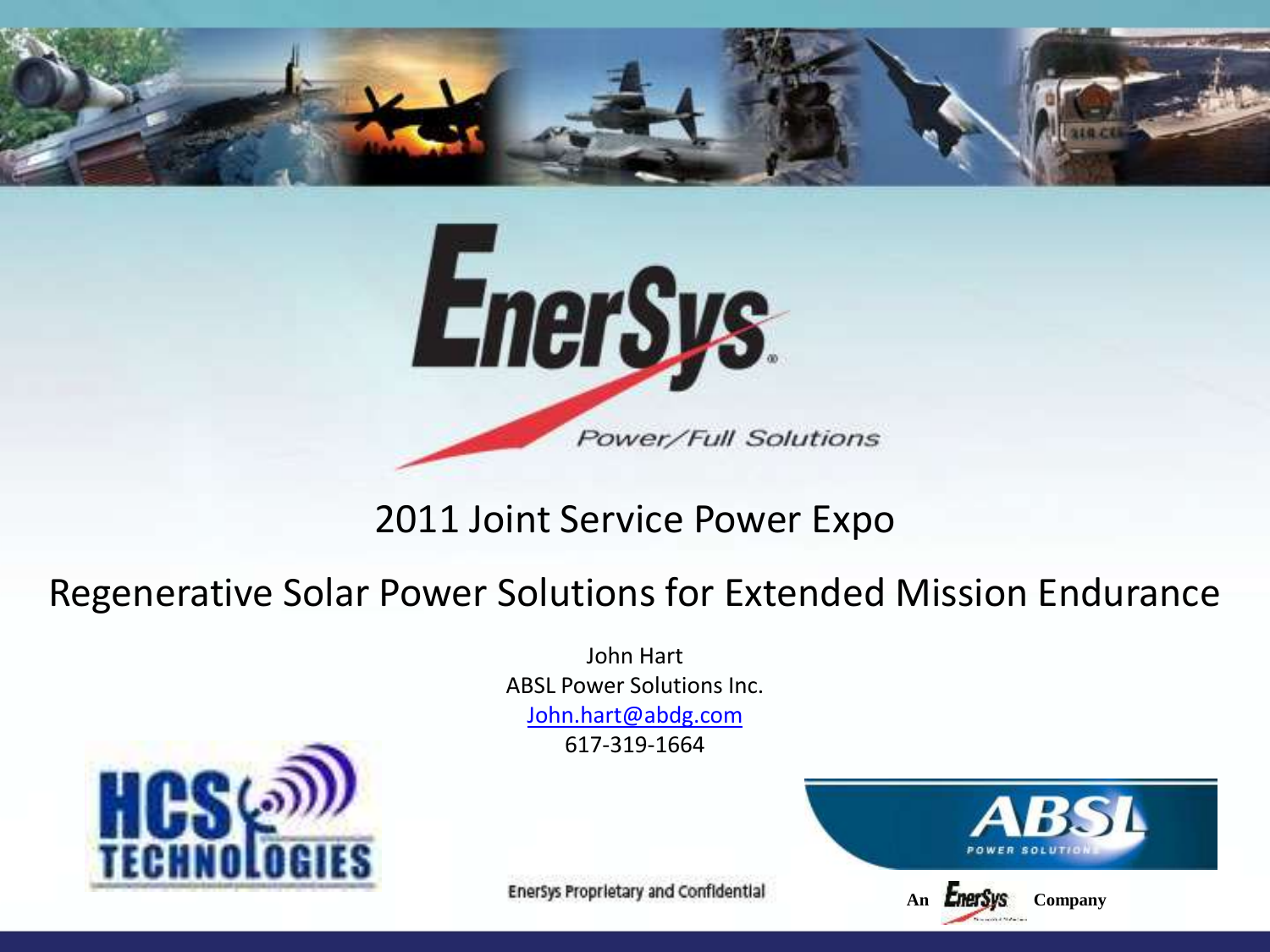## **ABSL Power Solutions**

**Power/Tull Solutions** 

EnerSys.

| People                         | <b>Capabilities</b>                                | <b>Capabilities</b>                                      | <b>Capabilities</b>                                                                                                                                                                                                                                                                                                                                 | <b>Capabilities</b>                                                            |
|--------------------------------|----------------------------------------------------|----------------------------------------------------------|-----------------------------------------------------------------------------------------------------------------------------------------------------------------------------------------------------------------------------------------------------------------------------------------------------------------------------------------------------|--------------------------------------------------------------------------------|
| 142 employees Thurso           |                                                    | Culham                                                   | Longmont, Colorado                                                                                                                                                                                                                                                                                                                                  | Herndon, Virginia                                                              |
| <b>20 USA</b><br><b>122 UK</b> | <b>Cell Design and</b><br><b>Manufacture</b>       | <b>Space Battery Design</b><br>and Manufacturing         | <b>Space Battery Design and</b><br><b>Assembly</b>                                                                                                                                                                                                                                                                                                  | <b>US Military Power Sales</b>                                                 |
|                                | <b>Charging Design and</b><br><b>Manufacturing</b> | <b>Space Battery Sales</b><br><b>Power Battery &amp;</b> | <b>Space Battery Sales</b><br><b>Military Power Sales</b>                                                                                                                                                                                                                                                                                           | <b>Facilities</b>                                                              |
|                                | <b>Battery Design and</b><br><b>Janufacturing</b>  | <b>Charger design</b><br><b>Power Sales</b>              |                                                                                                                                                                                                                                                                                                                                                     | <b>Manufacturing of Cells,</b><br><b>Batteries &amp; Chargers</b>              |
|                                | Cell, Battery and<br><b>Charger testing</b>        |                                                          |                                                                                                                                                                                                                                                                                                                                                     | <b>Design and Engineering centres</b><br>of Excellence<br>In house Qual & Test |
|                                | r year                                             |                                                          |                                                                                                                                                                                                                                                                                                                                                     | <b>Central location Sales team</b><br><b>ABSL</b>                              |
|                                |                                                    |                                                          | $\begin{picture}(20,20) \put(0,0){\line(1,0){10}} \put(15,0){\line(1,0){10}} \put(15,0){\line(1,0){10}} \put(15,0){\line(1,0){10}} \put(15,0){\line(1,0){10}} \put(15,0){\line(1,0){10}} \put(15,0){\line(1,0){10}} \put(15,0){\line(1,0){10}} \put(15,0){\line(1,0){10}} \put(15,0){\line(1,0){10}} \put(15,0){\line(1,0){10}} \put(15,0){\line(1$ |                                                                                |



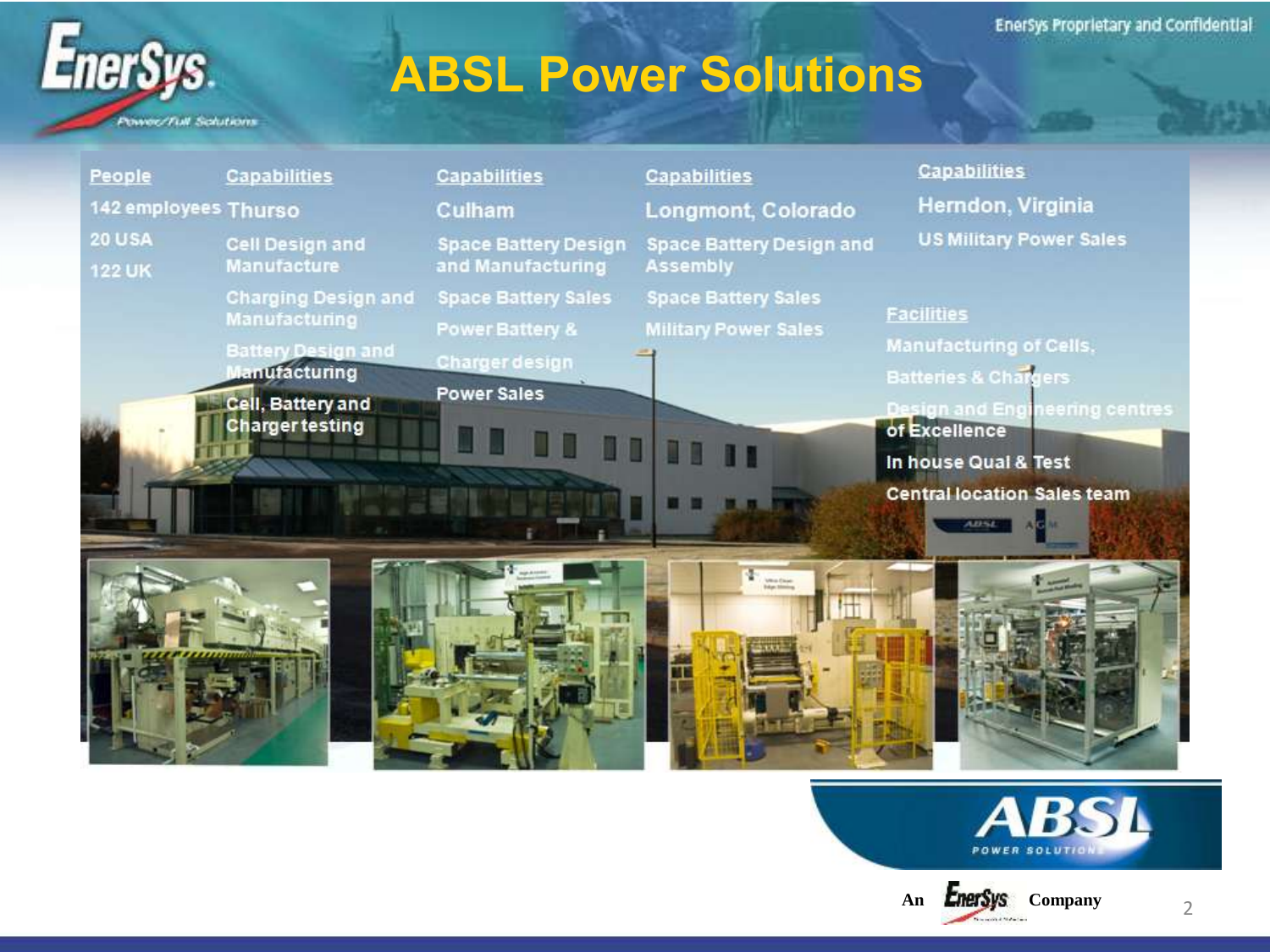

### **HCS Technologies**

Founded in 1994, HCS Technologies is a Veteranowned Service Disabled small business that designs, manufactures and sells intelligent controls and small-scale hybrid energy platforms for military, government, agricultural, and other uses.

Our products are well suited to remote and hazardous environments where conventional power generation, distribution, and management systems are impractical or costly. We manufacture and sell the first built-in controller designed to monitor the inputs and outputs of a hybrid energy platform, a device we call "the Brain Box."







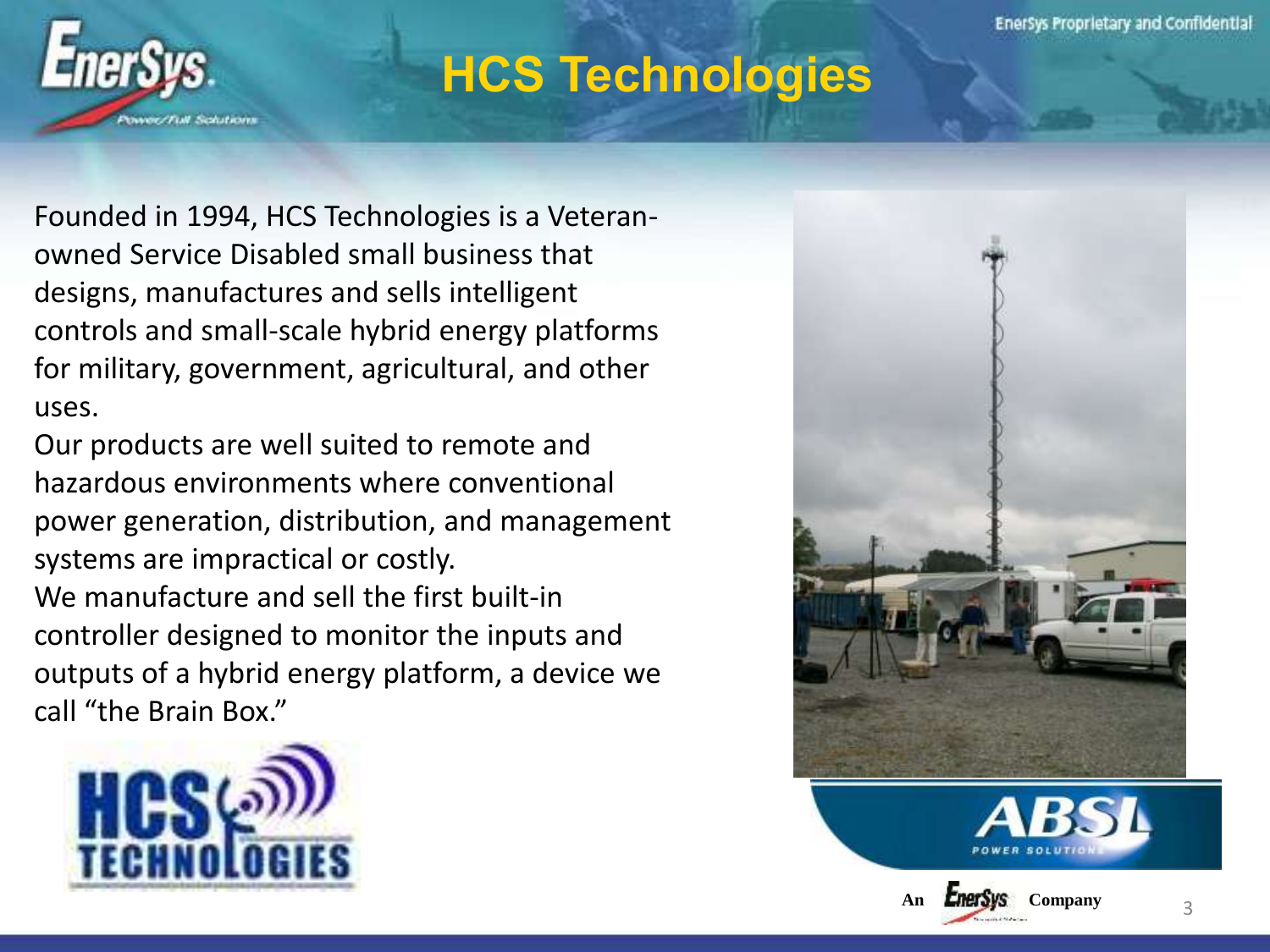

#### **Renewable Energy Systems**

- **SPACES - Solar Portable Alternative Communications Energy System**  consists of several foldable solar panels, a multitude of output and input cables and adapters, and a small box no bigger than the average game console.
	- power everything from AN/PRC-119F SINCGARS radios and combat operations centers
- **GREENS - Ground Renewable Expeditionary Energy System**  harvests energy from many different sources, distributes the energy using an intelligent management system, and stores excess harvested energy



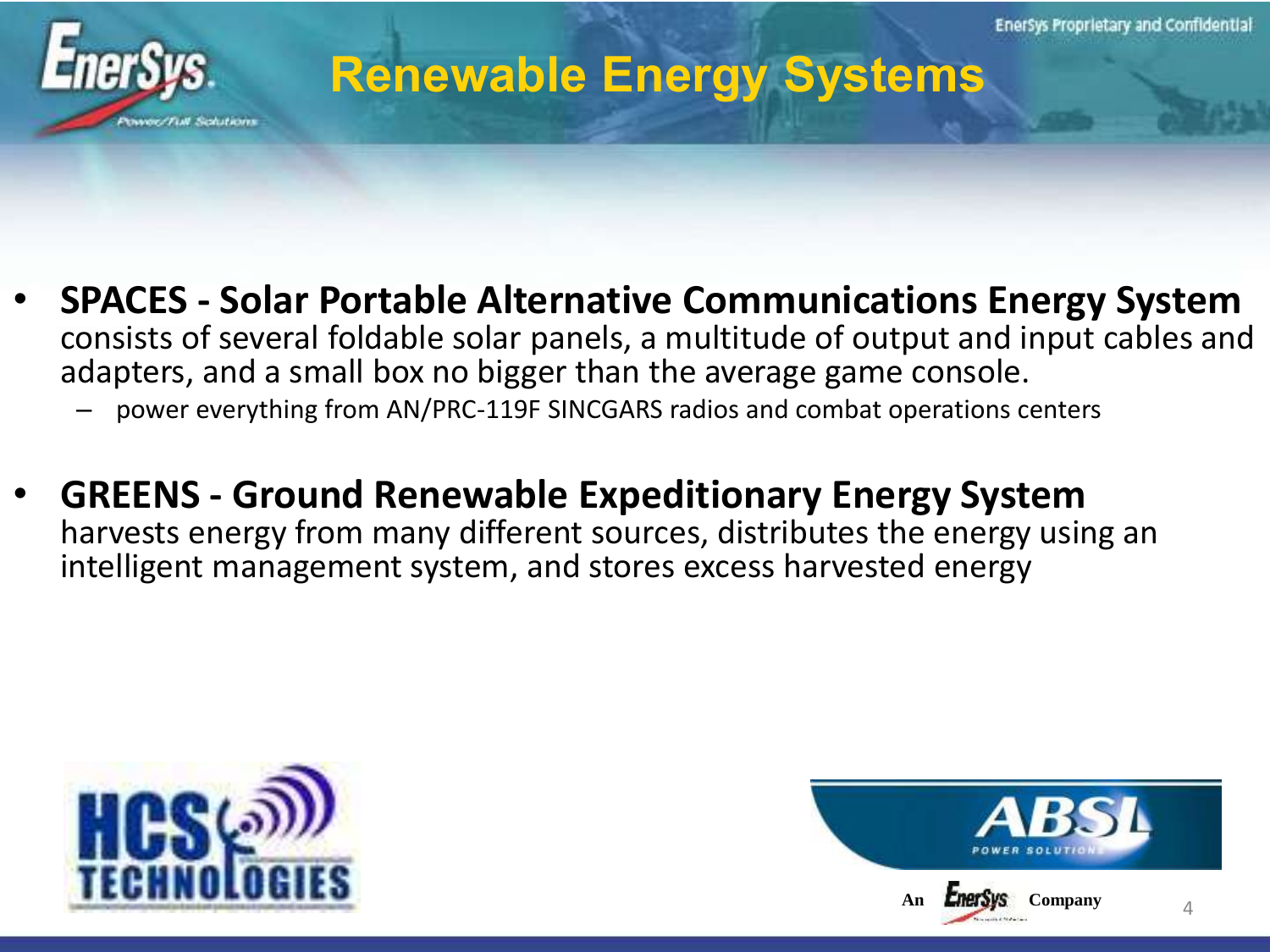

#### **Soldier Portable Power**

#### **Alternative Energy Objectives**

- **Extending the power spectrum** 
	- High efficiency /flexible / modular power conversion
	- PV /Wind /Geothermal Systems
- **Lightweight, Flexible, Cost Effective Solar Energy Photovoltaics**
	- Battery Recharging
	- Unattended Sensors
	- Surveillance Systems
	- Reduced Logistics
	- Modular integrated hardware systems to include solar source, energy storage and controls



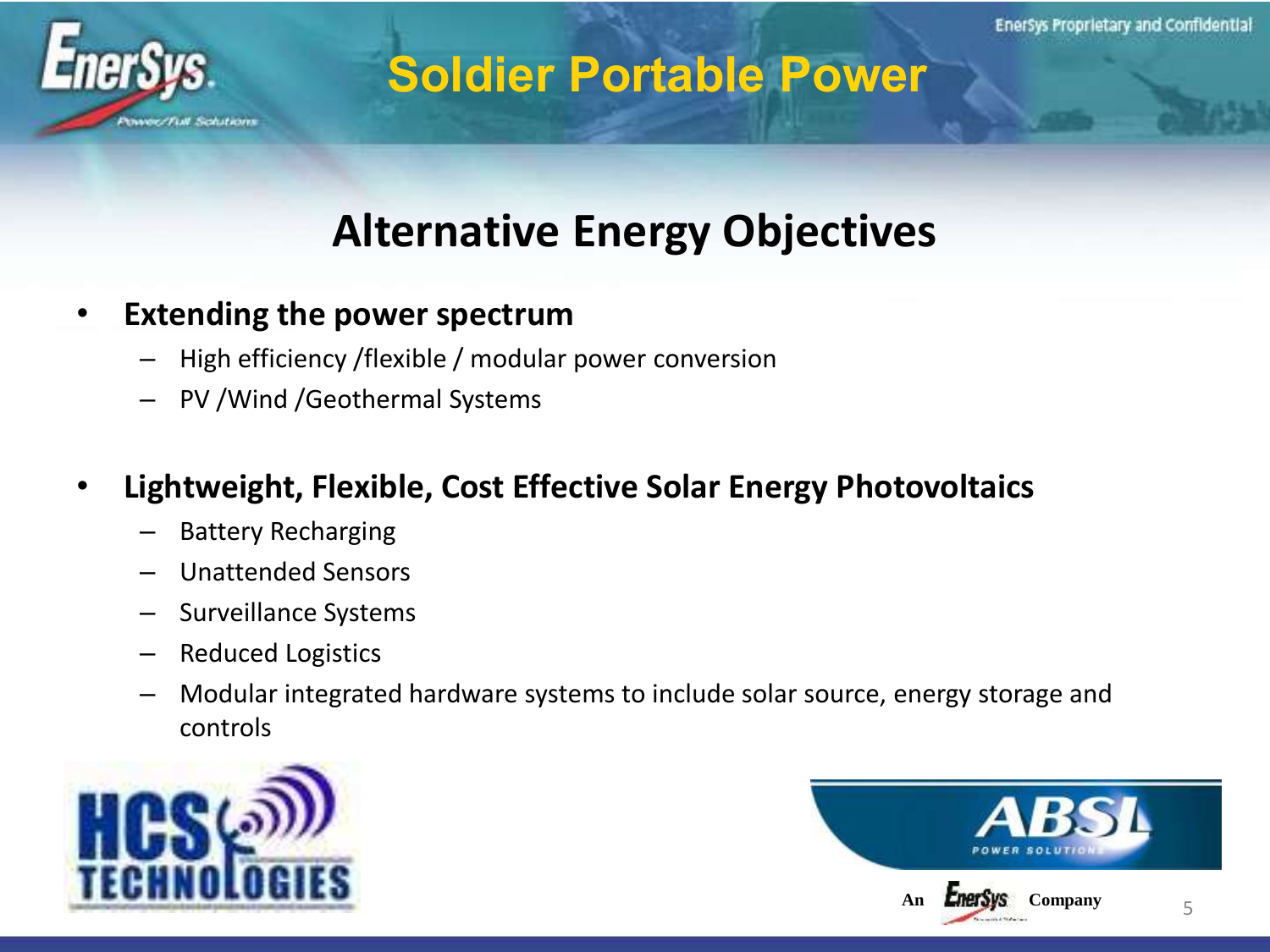**Enersys Proprietary and Confidential** 

# EnerSys. Man-Portable Solar Harvesting Kit

**Power/Full Schutions** 









6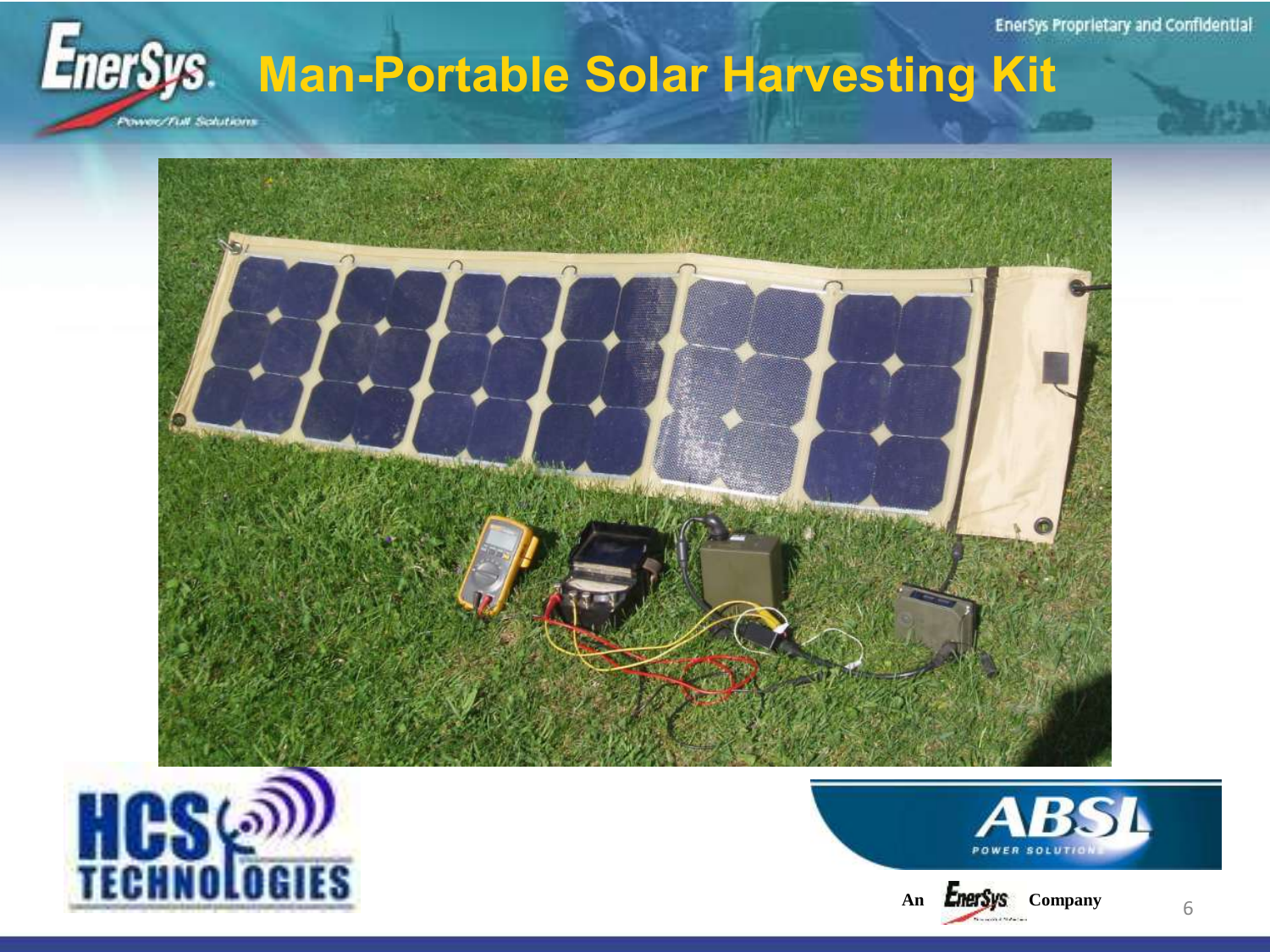## **Warner Energy Solar Recharger**

#### **Formerly Energy Masters**

- Next generation 110W will weigh 5LB
- 22.5% efficient MII SPFC certified

*Correct Full Seductions* 

• Currently in use for UAV / back-packable satellite / sensors



#### Deployed STAR-220 (Double STAR)

EnerSys.



**Electrical Specifications:** STAR-110 Wp  $Voc = 24.12$  volts DC  $|sc = 5.9|$ amps DC

STAR-220 Wp  $Voc = 24.12$  volts DC  $|sc| = 11.8$  amps DC



**Double STAR: (pictured left)** 176Wp and 220Wp Models 72" x 36" Fully Deployed 18.5" x 12" Folded  $16$ bs

Single STAR: (pictured right) 88Wp and 110Wp Models 72" x 18" Fully Deployed 12" x 18" Folded 8lbs

 $Wp = Watts Peak$ 5" Monocrystalline Cells Anti-Glare Coating Camouflage Available

#### STAR-110 (Single STAR)



Available Camouflage Patterns





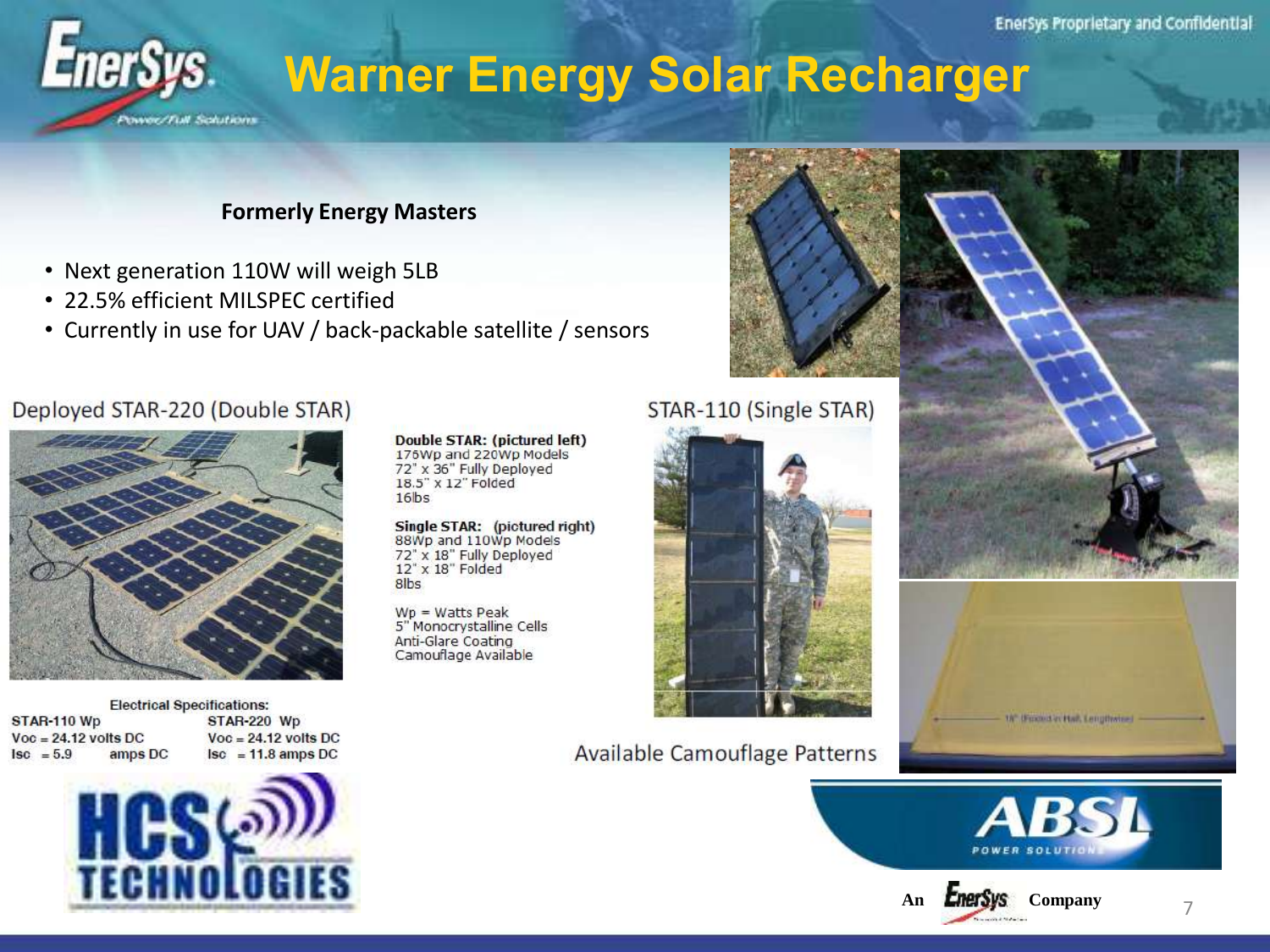## **Smart Portable Charger (SPC)**

- •SPC Level 3 DC input multi-chemistry charger will charge any SMART battery (1-8 cell series)
- •SPC charges any non-SMART battery (with appropriate SMART cable)
- •Starts automatically when battery is connected
- •Dual LED indicators for charger and battery status
- •CAN bus interface via input connector automated test and evaluation
- •Information continuously transmitted over serial interface
- •Future proof ready for new batteries as developed
- •Under evaluation by UK MoD as power supply to laptops and other small electronic equipment
- •Input voltage 10.5V to 40V (shut off at 9.5V)
- •Max. output 33.6V 180W (5.3A @ 33.6V / 6.0A @ 30.0V
- •Max. input current 9A
- •Charge terminated by battery or SMART cable.





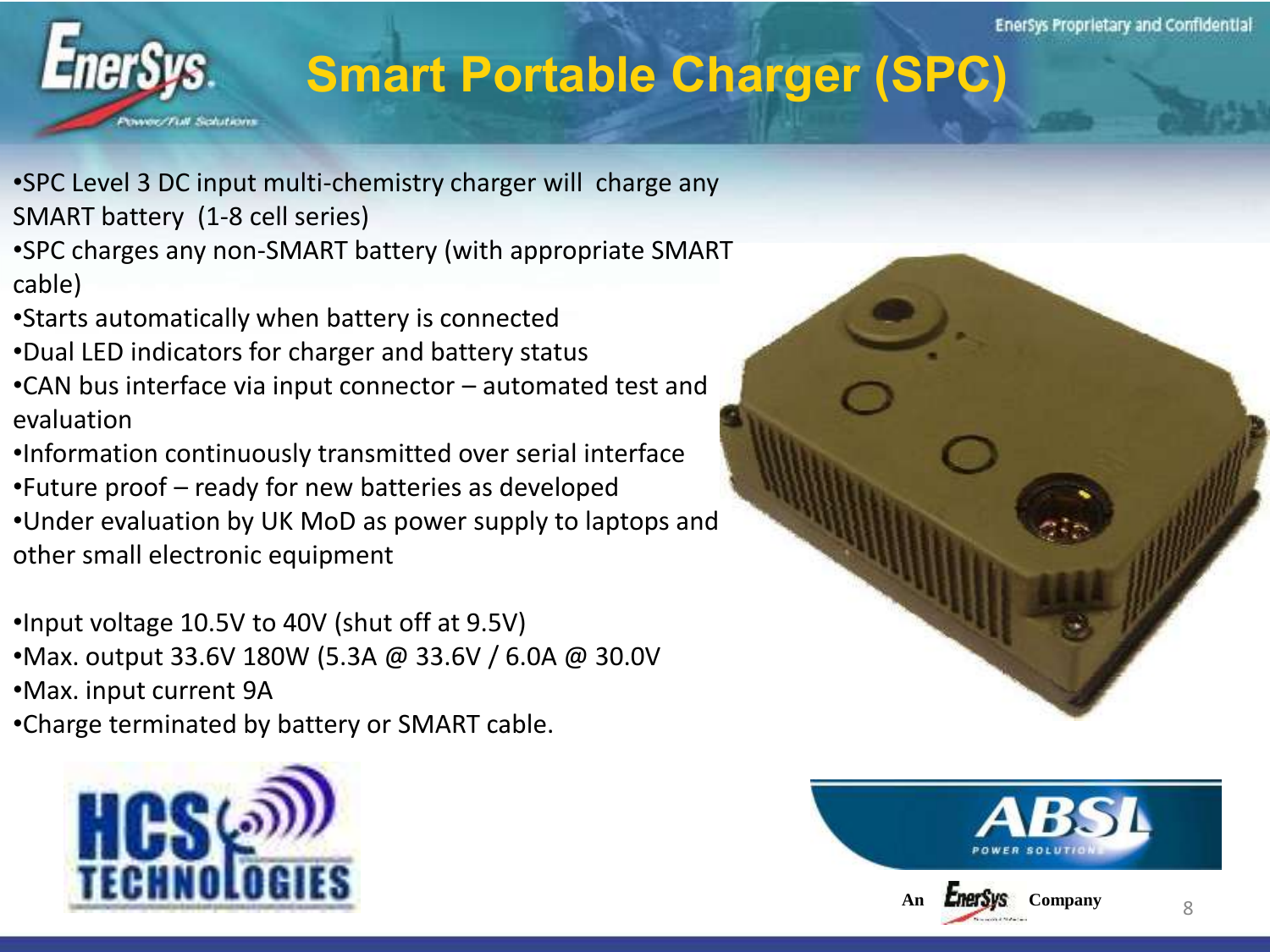

## 11Ah X590 Battery



٠ Cycle Life: 240+ ٠

Weight: 1.4 kg

 $\bullet$ 

with 18650 cells

Operational at -20°C to +55°C  $\blacksquare$ 

· Cycle Life:  $500+$ •Operational at  $-40C$  to  $+70C$ 1C discharge from -20C to +55C

#### Cell Specific Energy from 250Wh/kg to 275Wh/kg)



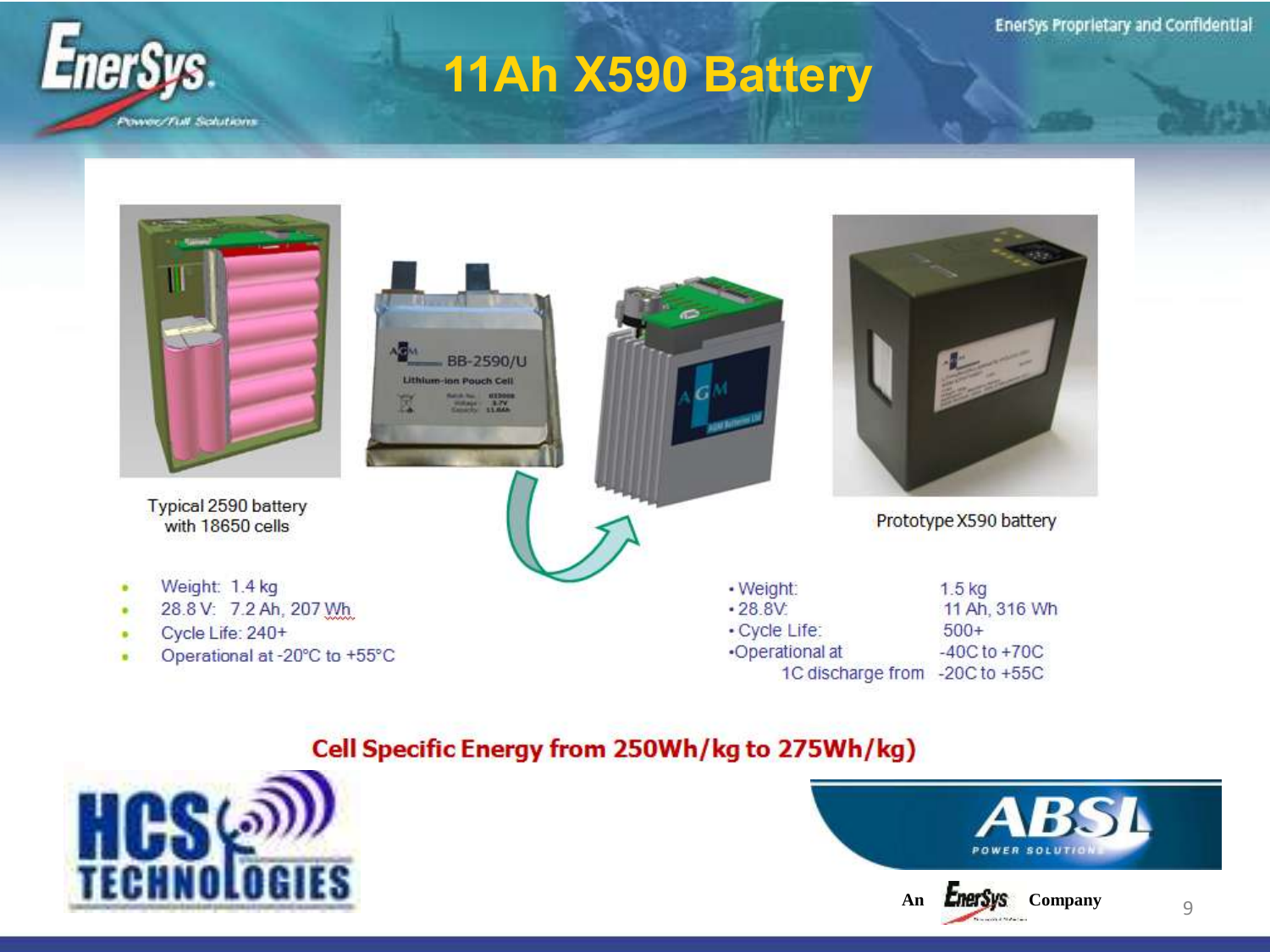

#### **Test Data**



Test Battery, BB2590 was taken to a full charge and then discharged with a .5 amp load for 8 hours. Then a controlled charge using the Soldier Portable Charger (SPC). Charge time was 1 hour and 53 minutes, the SPC output at the beginning of the charge was 16.56 VDC. The SPC voltage gradually adjusted higher to maintain a higher charge current, which allows for a faster charge.



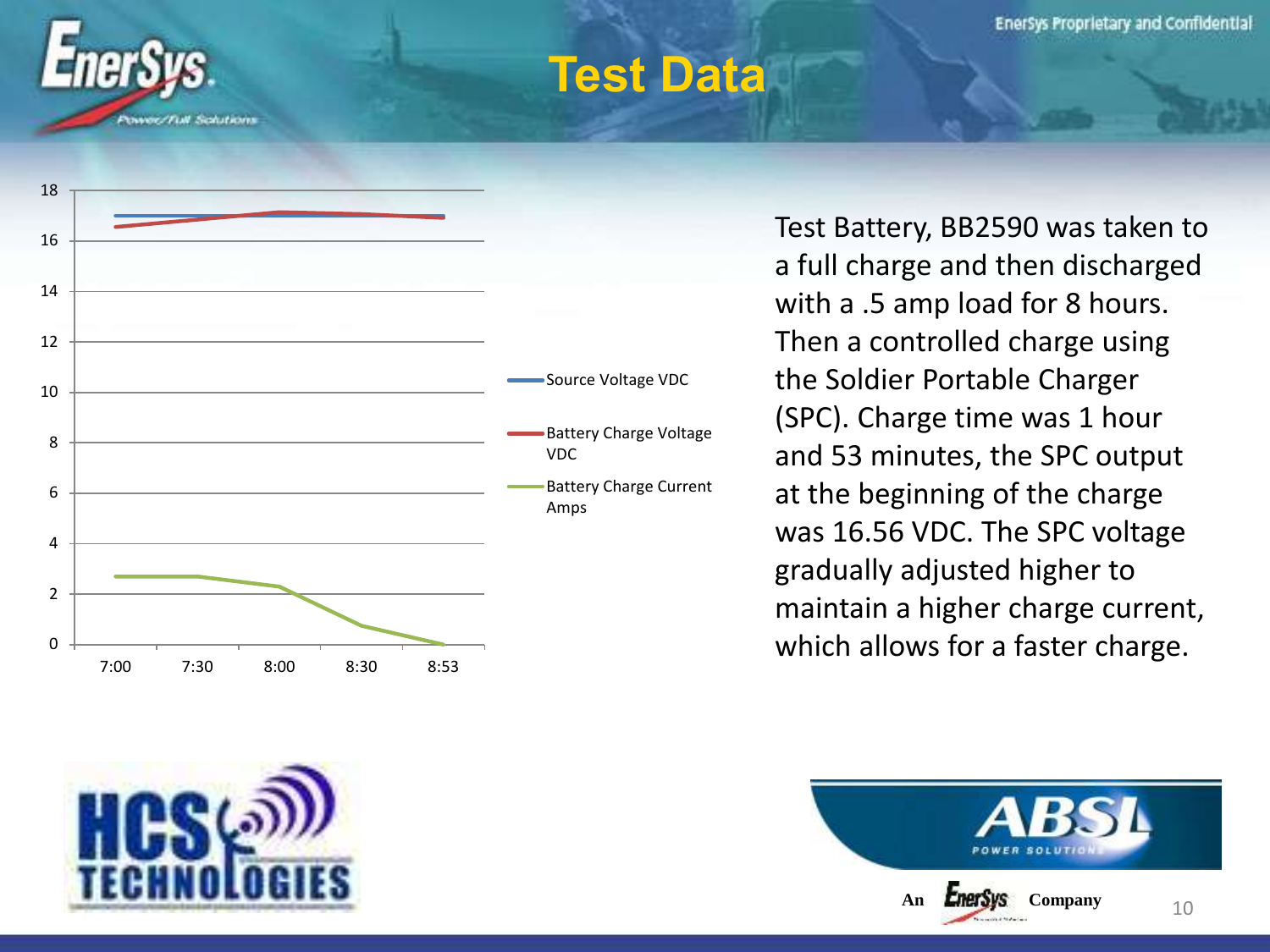

#### **DoD Statistics**

- • **300W continuous power replaces one small genset.**
- • **One combat brigade uses 1/2 million gallons fuel per day**
- • **One 60kW genset uses 4-5gal per hour - \$700,000/yr for fuel**
- • **Solar could reduce by 30% to 50% current FOB fuel costs**



wee/Full Schittens

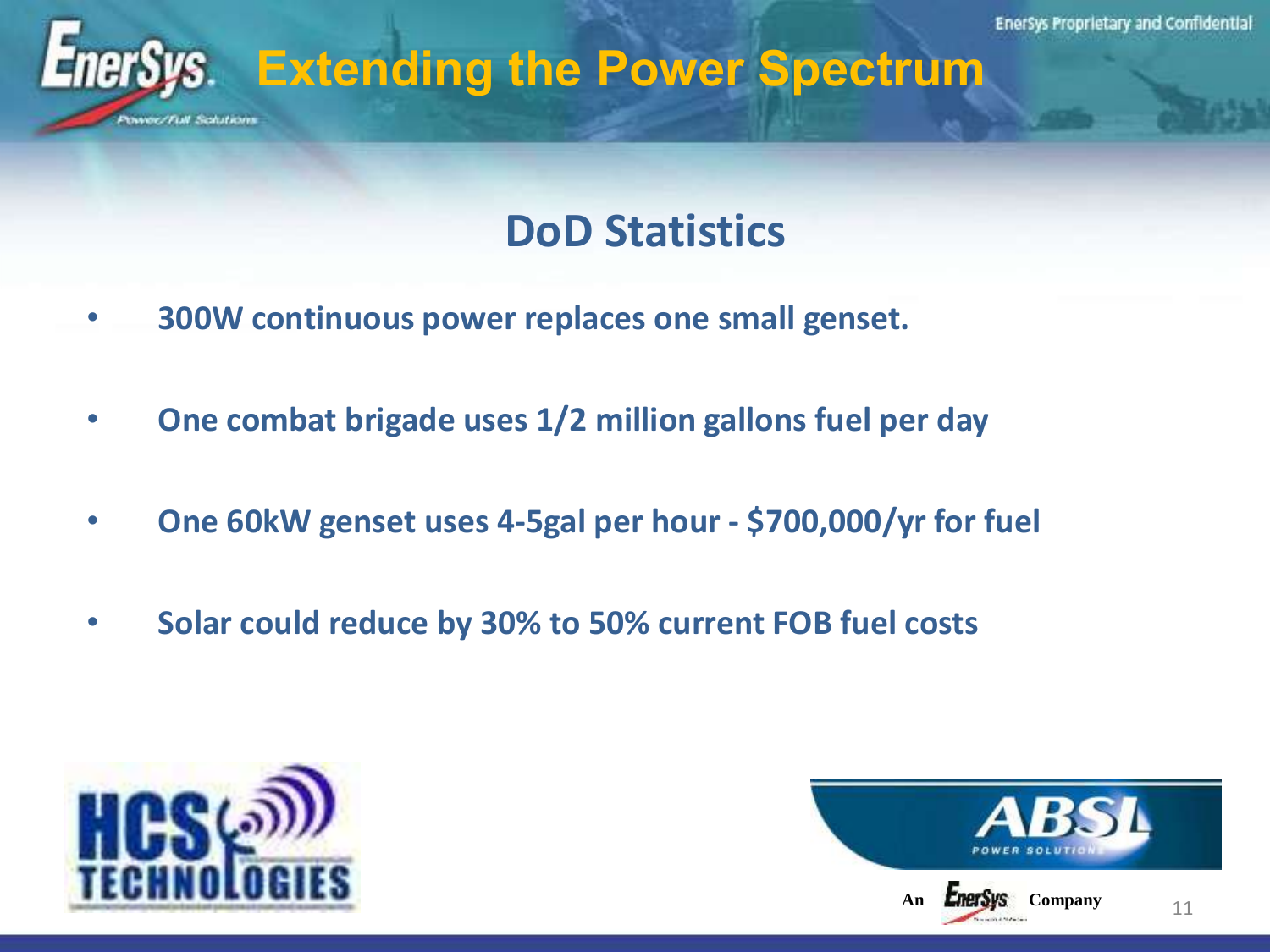

#### **Mobile Power Station**





#### Summary of the HEDBS Performance Characteristics

The 5 modules plus the battery management unit would have the following estimated performance characteristics:

Length: 480mm Width: 350mm Thickness: 220mm Weight: 90kg



Nominal Voltage: 25VDC **Nominal Capacity: 100Ah** Specific Energy: ~139Wh/kg Energy Density: ~340Wh/I

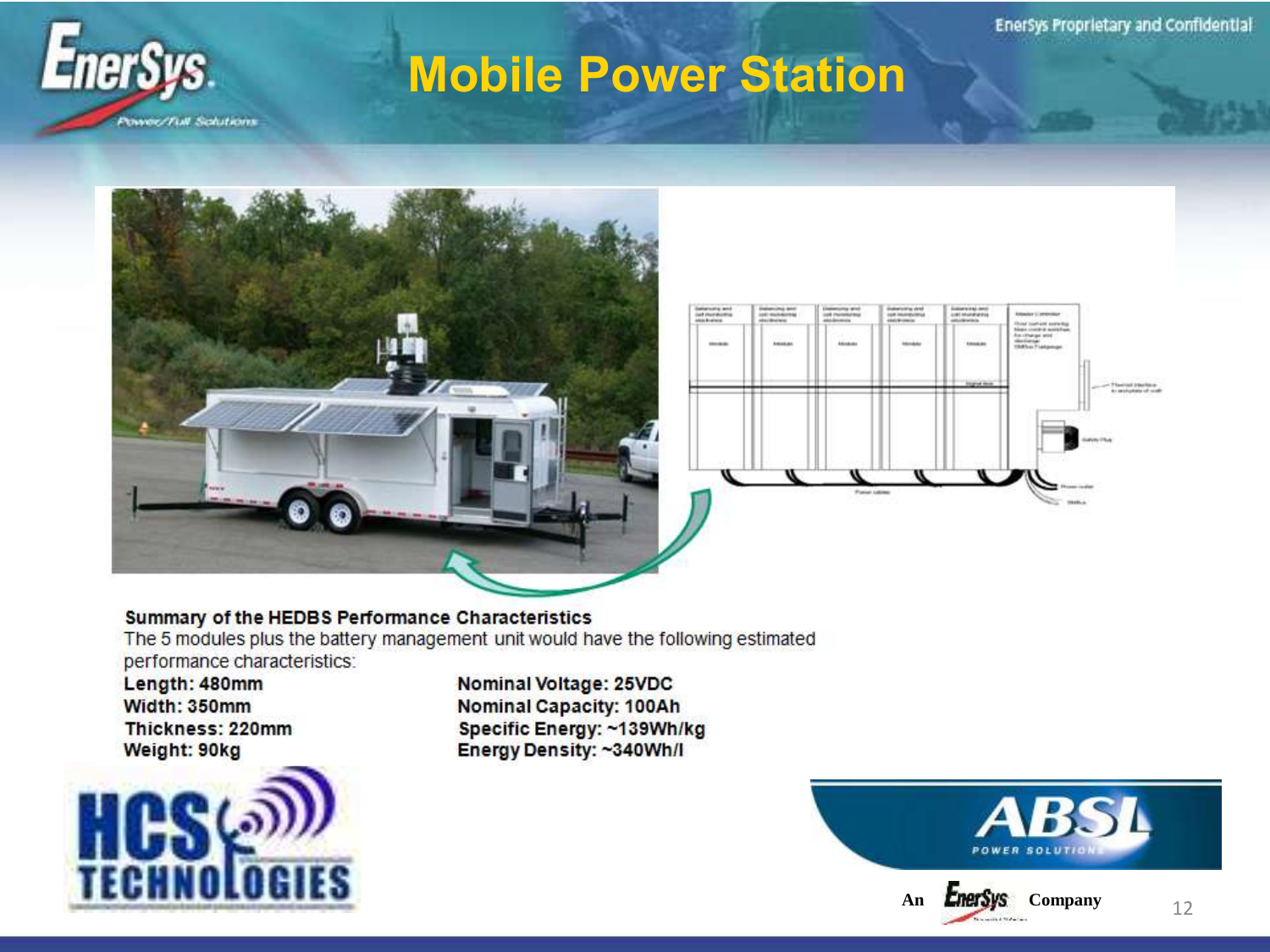

## **High Energy Charging**

#### Two SPCs Charging Each of Five Battery Modules



Two SPCs in parallel will provide a charge current of 20A at 29.4VDC

With a nominal 93% efficiency, each SPC will need a minimum of ~630W to charge at the C/5 rate (20A).

Over a 24 hour period, depending on the required average discharge power, each module would need a nominal input energy of:

At 300W discharge (with 5 modules): 1.4kWh per module At 500W discharge (with 5 modules): 2.4kWh per module

Over a 10 hour charge period the two SPCs could deliver a nominal energy of ~5kWh. This is twice the energy required to fully charge a 'flat' module in a 10 hour period at a C/5 charge rate, which would allow for days when full output from the solar panels is not available.



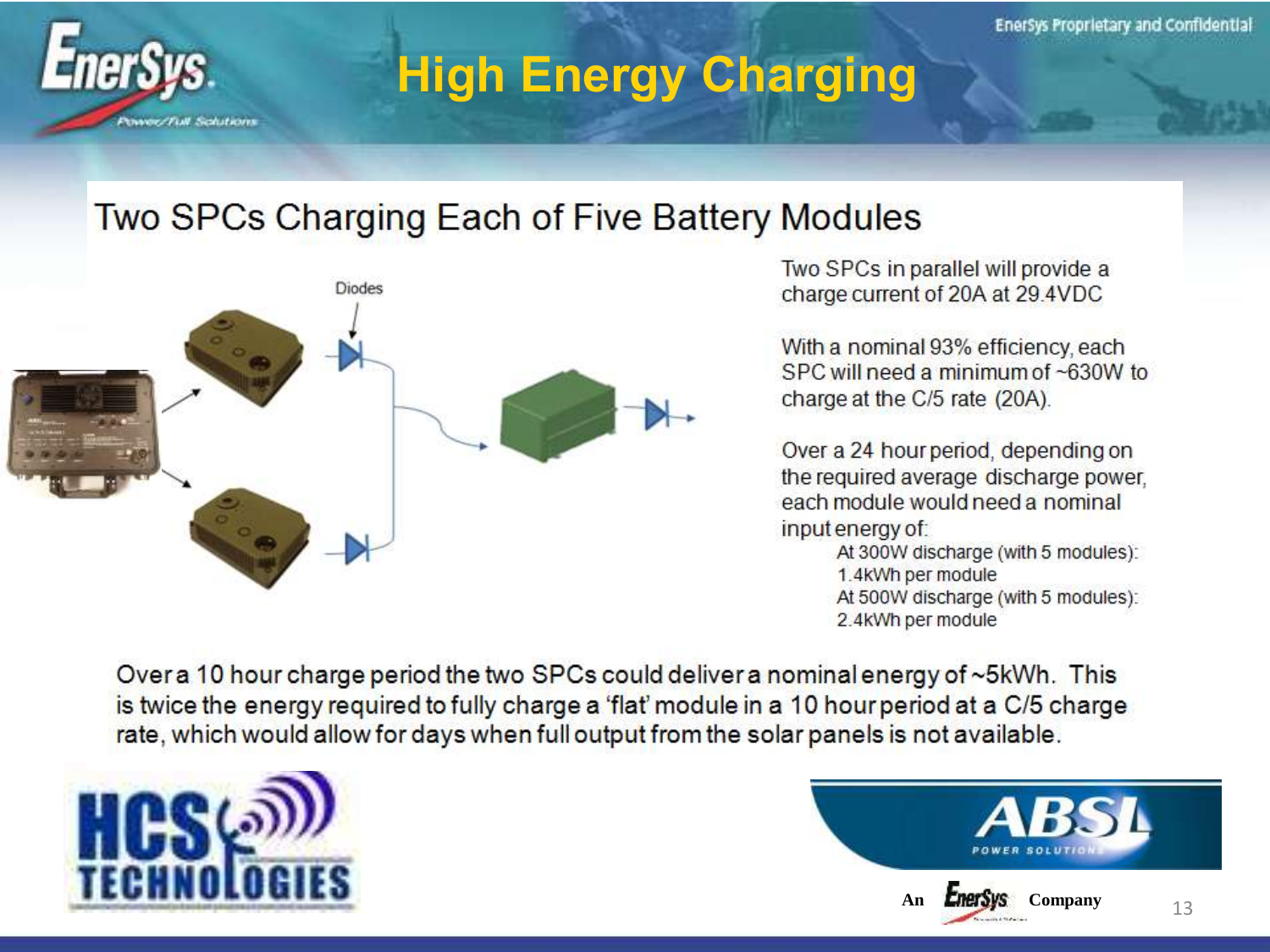#### **Modular Storage Battery**





Figure 1: Representative Cell Stack Assembly

A 2.5kWh will stack will consist of 7 cells in series at 100Ah



Figure 2: Representative Module Assembly